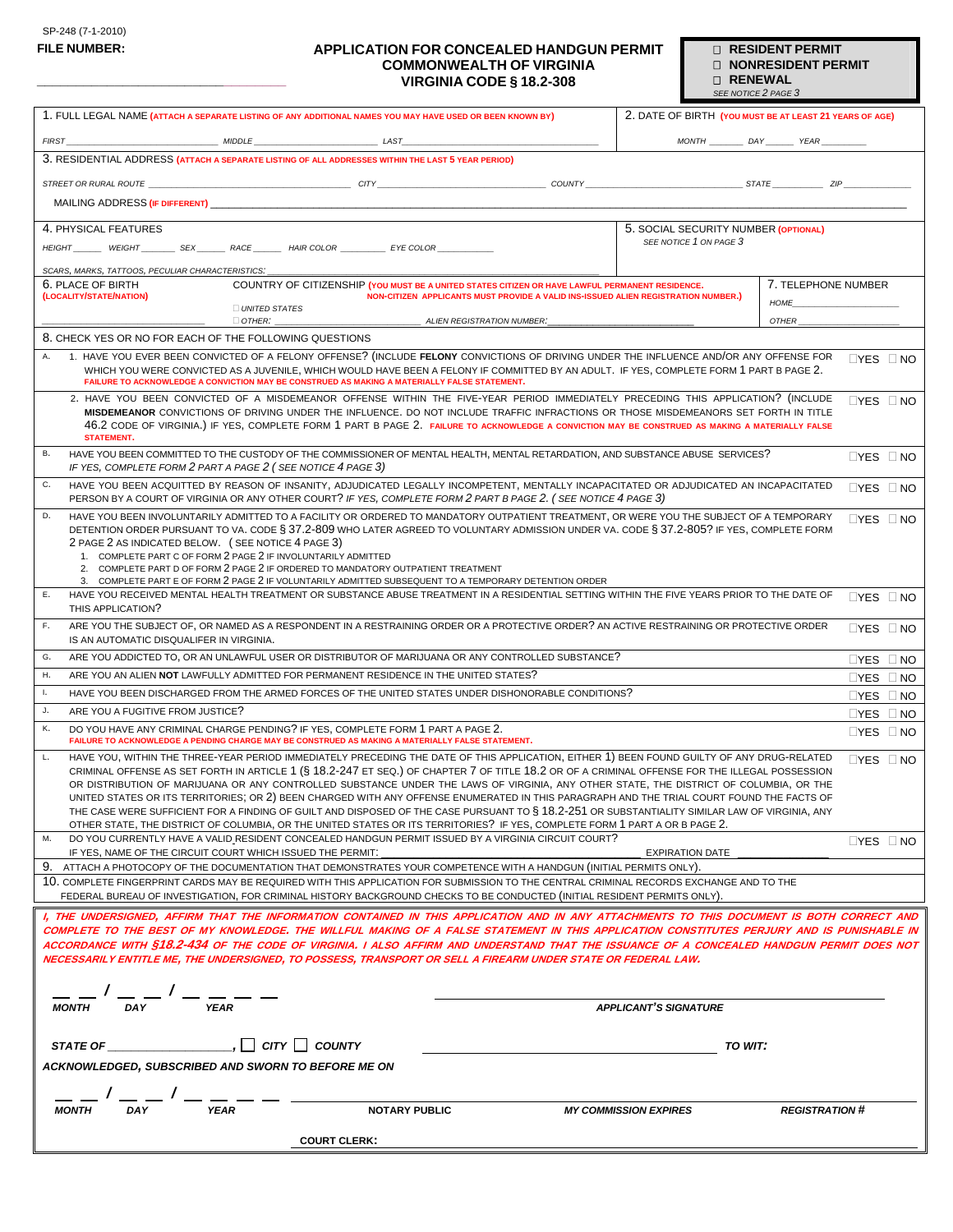| <b>FORM 1</b>                                                                                                                                                                                                                                                             |
|---------------------------------------------------------------------------------------------------------------------------------------------------------------------------------------------------------------------------------------------------------------------------|
| <b>PART A PENDING CHARGES</b> (FOR ADDITIONAL PENDING CHARGES, USE A PIECE OF PLAIN PAPER AND ATTACH)<br>DESCRIBE THE PENDING CRIMINAL CHARGE AGAINST YOU.                                                                                                                |
| <u> 1980 - Johann Stein, marwolaethau a bhann an t-Amhain ann an t-Amhain an t-Amhain an t-Amhain an t-Amhain an </u>                                                                                                                                                     |
| CURRENT STATUS OF CHARGE:                                                                                                                                                                                                                                                 |
| <b>PART B CONVICTIONS</b> (FOR ADDITIONAL CONVICTIONS, USE A PIECE OF PLAIN PAPER AND ATTACH)<br>DESCRIBE THE CHARGE FOR WHICH YOU WERE CONVICTED:<br><u> 1989 - Johann John Stoff, deutscher Stoffen und der Stoffen und der Stoffen und der Stoffen und der Stoffen</u> |
|                                                                                                                                                                                                                                                                           |
| HAVE YOU RECEIVED A PARDON OR RESTORATION OF RIGHTS THAT INCLUDES YOUR FIREARM RIGHTS? $\square$ YES $\square$ NO                                                                                                                                                         |
| IF YES, ATTACH SUPPORTING DOCUMENTATION.                                                                                                                                                                                                                                  |
| <b>FORM 2</b>                                                                                                                                                                                                                                                             |
| PART A COMMITMENTS TO THE COMMISSIONER OF MENTAL HEALTH, MENTAL RETARDATION, AND SUBSTANCE ABUSE SERVICES<br>DATE OF COMMITMENT:__________________________DATE YOU WERE RELEASED FROM CUSTODY:___________________________________                                         |
|                                                                                                                                                                                                                                                                           |
| LOCATION OF COURT (INCLUDE STREET ADDRESS, CITY, COUNTY, AND STATE)                                                                                                                                                                                                       |
| HAVE YOUR FIREARM RIGHTS BEEN RESTORED BY A COURT? IYES INO                                                                                                                                                                                                               |
| IF YES, HAVE FIVE YEARS ELAPSED SINCE THE DATE OF RESTORATION? LYES LINO                                                                                                                                                                                                  |
| IF YES, ATTACH SUPPORTING DOCUMENTATION.                                                                                                                                                                                                                                  |
| <b>PART B ADJUDICATION OF LEGAL INCOMPETENCE OR MENTAL INCAPACITATION</b>                                                                                                                                                                                                 |
|                                                                                                                                                                                                                                                                           |
| LOCATION OF COURT (INCLUDE STREET ADDRESS, CITY, COUNTY, AND STATE)                                                                                                                                                                                                       |
| HAS YOUR COMPETENCY OR CAPACITY HAS BEEN RESTORED BY A COURT? □YES □ NO<br>IF YES, HAVE FIVE YEARS ELAPSED SINCE THE DATE OF RESTORATION? LYES LINO<br>IF YES, ATTACH SUPPORTING DOCUMENTATION.                                                                           |
| <b>PART C INVOLUNTARY ADMISSIONS</b>                                                                                                                                                                                                                                      |
|                                                                                                                                                                                                                                                                           |
| NAME OF COURT WHICH ENTERED THE ORDER: WELL ARE AN ASSEMBLED THE ORDER:                                                                                                                                                                                                   |
| LOCATION OF COURT (INCLUDE STREET ADDRESS, CITY, COUNTY, AND STATE)                                                                                                                                                                                                       |
| HAVE YOUR FIREARM RIGHTS BEEN RESTORED BY A COURT? $\square$ YES $\square$ NO<br>IF YES, HAVE FIVE YEARS ELAPSED SINCE THE DATE OF RESTORATION? LYES LINO<br>IF YES, ATTACH SUPPORTING DOCUMENTATION.                                                                     |
| PART D MANDATORY OUTPATIENT TREATMENT<br>DATE ORDERED TO MANDATORY OUTPATIENT TREATMENT:                                                                                                                                                                                  |
| DATE RELEASED FROM MANDATORY OUTPATIENT TREATMENT:                                                                                                                                                                                                                        |
| NAME OF COURT WHICH ENTERED THE ORDER: NAME OF COURT WHICH ENDING:                                                                                                                                                                                                        |
| LOCATION OF COURT (INCLUDE STREET ADDRESS, CITY, COUNTY, AND STATE)                                                                                                                                                                                                       |
| HAVE YOUR FIREARM RIGHTS BEEN RESTORED BY A COURT? LYES LINO                                                                                                                                                                                                              |
| IF YES, HAVE FIVE YEARS ELAPSED SINCE THE DATE OF RESTORATION? LYES LINO<br>IF YES, ATTACH SUPPORTING DOCUMENTATION.                                                                                                                                                      |
| PART E VOLUNTARY ADMISSION SUBSEQUENT TO A TEMPORARY DETENTION ORDER                                                                                                                                                                                                      |
| DATE OF TEMPORARY DETENTION ORDER (TDO): _____________                                                                                                                                                                                                                    |
| AFTER BEING SUBJECT TO A TEMPORARY DETENTION ORDER (TDO), DID YOU SUBSEQUENTLY AGREE TO VOLUNTARY ADMISSION PURSUANT TO VA<br>CODE §37.2-805? □YES □ NO<br>IF YES, NAME OF COURT WHICH ENTERED THE ORDER: __________________                                              |
| LOCATION OF COURT (INCLUDE STREET ADDRESS, CITY, COUNTY, AND STATE)                                                                                                                                                                                                       |
| HAVE YOUR FIREARM RIGHTS BEEN RESTORED BY A COURT? □YES □ NO<br>IF YES, HAVE FIVE YEARS ELAPSED SINCE THE DATE OF RESTORATION? LYES LINO                                                                                                                                  |

IF YES, ATTACH SUPPORTING DOCUMENTATION.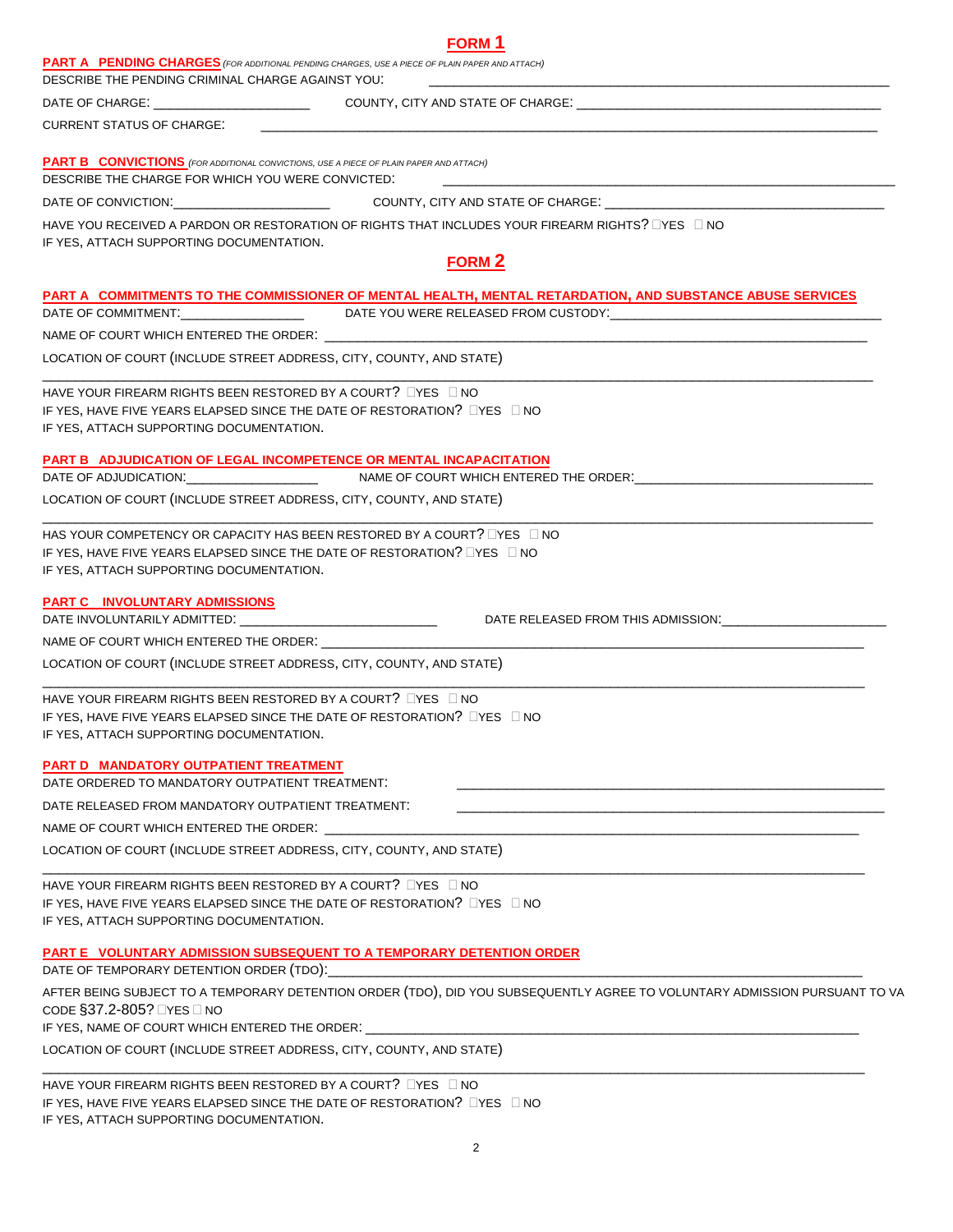# **NOTICE 1 DISCLOSURE OF SOCIAL SECURITY NUMBER**

*THIS INFORMATION IS PROVIDED PURSUANT TO THE GOVERNMENT DATA COLLECTION AND DISSEMINATION PRACTICES ACT (§ 2.2-3800 ET SEQ). VIRGINIA CODE § 2.2-3800 (C) (10) PROVIDES THAT AN AGENCY SHALL NOT COLLECT PERSONAL INFORMATION EXCEPT AS EXPLICITLY OR IMPLICITLY AUTHORIZED BY LAW. PURSUANT TO VIRGINIA CODE § 2.2-3803 (A), IT IS UNLAWFUL FOR AN AGENCY TO REQUIRE AN INDIVIDUAL TO DISCLOSE OR FURNISH HIS SOCIAL SECURITY NUMBER FOR ANY PURPOSE IN CONNECTION WITH ANY ACTIVITY, OR TO REFUSE ANY SERVICE, PRIVILEGE OR RIGHT TO AN INDIVIDUAL WHOLLY OR PARTLY BECAUSE THE INDIVIDUAL DOES NOT DISCLOSE SUCH NUMBER, UNLESS THE DISCLOSURE OR FURNISHING OF SUCH NUMBER IS SPECIFICALLY REQUIRED BY FEDERAL OR STATE LAW. THE CLERK OF COURT MAY WITHHOLD FROM PUBLIC DISCLOSURE THE SOCIAL SECURITY NUMBER CONTAINED IN A PERMIT APPLICATION IN RESPONSE TO A REQUEST TO INSPECT OR COPY ANY SUCH APPLICATION EXCEPT THAT THE SOCIAL SECURITY NUMBER SHALL NOT BE WITHHELD FROM ANY LAW-ENFORCEMENT OFFICER ACTING IN THE PERFORMANCE OF HIS OFFICIAL DUTIES. THE SOCIAL SECURITY NUMBER IS NOT MADE PART OF ANY PUBLIC RECORD BY THE DEPARTMENT OF STATE POLICE.* 

### **NOTICE 2 WHERE TO APPLY**

*COMPLETE AND NOTARIZED APPLICATIONS FOR RESIDENT PERMITS SHALL BE FORWARDED TO THE CIRCUIT COURT OF THE COUNTY OR CITY IN WHICH THE APPLICANT RESIDES. THE APPLICANT SHOULD CONSULT WITH THE COURT AUTHORITIES FOR INSTRUCTION AND GUIDANCE SPECIFIC TO HIS OR HER APPLICATION.* 

*COMPLETE AND NOTARIZED APPLICATIONS FOR NONRESIDENT PERMITS SHALL BE FORWARDED TO THE VIRGINIA STATE POLICE, FIREARMS TRANSACTION CENTER, POST OFFICE BOX 85608, RICHMOND, VIRGINIA, 23285-5608, ALONG WITH OTHER DOCUMENTATION AS AUTHORIZED BY STATUTE. SPECIFIC APPLICATION INFORMATION AND INSTRUCTION IS PROVIDED AT THE VIRGINIA STATE POLICE WEB SITE, [WWW.VIRGINIATROOPER.ORG/,](http://www.virginiatrooper.org/) OR BY TELEPHONE (804) 674-2675.*

**NOTICE 3** IF YOUR APPLICATION IS DENIED

*VIRGINIA RESIDENT APPLICANTS: (1) UPON DENIAL OF THE APPLICATION, THE CLERK SHALL PROVIDE THE PERSON WITH NOTICE, IN WRITING, OF*  HIS RIGHT TO AN ORE TENUS HEARING. UPON REQUEST OF THE APPLICANT MADE WITHIN 21 DAYS, THE COURT SHALL PLACE THE MATTER ON THE *DOCKET. THE APPLICANT MAY BE REPRESENTED BY COUNSEL, BUT COUNSEL SHALL NOT BE APPOINTED, AND THE RULES OF EVIDENCE SHALL APPLY. THE FINAL ORDER OF THE COURT SHALL INCLUDE THE COURT'S FINDINGS OF FACT AND CONCLUSIONS OF LAW. (2) UPON DENIAL OF AN APPLICATION BY ANY PERSON WHO PREVIOUSLY HELD A CONCEALED HANDGUN PERMIT, THE CLERK SHALL PROVIDE THE PERSON WITH NOTICE, IN WRITING, OF HIS RIGHT TO AN ORE TENUS HEARING. UPON REQUEST OF THE APPLICANT MADE WITHIN 21 DAYS, THE COURT SHALL PLACE THE MATTER ON THE DOCKET. THE APPLICANT MAY BE REPRESENTED BY COUNSEL, BUT COUNSEL SHALL NOT BE APPOINTED, AND THE RULES OF EVIDENCE SHALL APPLY. THE FINAL ORDER OF THE COURT SHALL INCLUDE THE COURT'S FINDINGS OF FACT AND CONCLUSIONS OF LAW. (3) ANY PERSON DENIED A PERMIT TO CARRY A CONCEALED HANDGUN MAY PRESENT A PETITION FOR REVIEW TO THE COURT OF APPEALS. THE PETITION FOR REVIEW SHALL BE FILED WITHIN 60 DAYS OF THE EXPIRATION OF THE TIME FOR REQUESTING AN ORE TENUS HEARING,OR IF AN ORE TENUS HEARING IS REQUESTED, WITHIN 60 DAYS OF THE ENTRY OF THE FINAL ORDER OF THE CIRCUIT COURT FOLLOWING THE HEARING. THE PETITION SHALL BE ACCOMPANIED BY A COPY OF THE ORIGINAL PAPERS FILED IN THE CIRCUIT COURT, INCLUDING A COPY OF THE ORDER OF THE CIRCUIT COURT DENYING THE PERMIT. THE DECISION OF THE COURT OF APPEALS OR JUDGE SHALL BE FINAL. NOTWITHSTANDING ANY OTHER PROVISION OF LAW, IF THE DECISION TO DENY THE PERMIT IS REVERSED UPON APPEAL, TAXABLE COSTS INCURRED BY THE PERSON SHALL BE PAID BY THE COMMONWEALTH. [VIRGINIA CODE SECTION 18.2-308 PARTS D, I, L AND SECTION 17.1-410]*

*NONRESIDENT APPLICANTS: YOU MAY CONTACT THE VIRGINIA STATE POLICE, FIREARMS TRANSACTION CENTER (FTC), TO DISCUSS THE INELIGIBLE DETERMINATION AND/OR TO PROVIDE ADDITIONAL INFORMATION DEEMED PERTINENT TO THE FINAL DETERMINATION OF ELIGIBILITY AT (804)674-2675, OR WRITE TO THE FTC AT POST OFFICE BOX 85608, RICHMOND,VIRGINIA 23285-5608, OR EMAIL [FIREARMS@VSP.STATE.VA.US](mailto:firearms@vsp.state.va.us). ANY PERSON DENIED A PERMIT FOR INACCURATE OR FALSE INFORMATION MAY NOT REAPPLY FOR A PERIOD OF 12 MONTHS FOLLOWING THE DATE OF FINAL DENIAL DETERMINATION BY THE SUPERINTENDENT.*

# **COMMITMENTS TO THE COMMISSIONER OF MENTAL HEALTH, NOTICE 4 MENTAL RETARDATION AND SUBSTANCE ABUSE SERVICES**

*ANY PERSON WHO HAS BEEN ACQUITTED BY REASON OF INSANITY PURSUANT TO [§18.2-308.1:1](http://leg1.state.va.us/cgi-bin/legp504.exe?000+cod+18.2-308.1C1) OR ANY SUBSTANTIALLY SIMILAR LAW OF ANY OTHER JURISDICTION, HAS BEEN ADJUDICATED LEGALLY INCOMPETENT OR MENTALLY INCAPACITATED PURSUANT TO [§18.2-308.1:2](http://leg1.state.va.us/cgi-bin/legp504.exe?000+cod+18.2-308.1C1) OR HAS BEEN INVOLUNTARILY ADMITTED TO A FACILITY OR ORDERED TO MANDATORY OUTPATIENT TREATMENT PURSUANT TO [§18.2-308.1:3](http://leg1.state.va.us/cgi-bin/legp504.exe?000+cod+18.2-308.1C1) OR HAS BEEN THE SUBJECT OF A TEMPORARY DETENTION ORDER UNDER §37.2-809 WHO SUBSEQUENTLY AGREED TO VOLUNTARY ADMISSION UNDER §37.2-805 IS PROHIBITED FROM PURCHASING OR POSSESSING A FIREARM UNLESS HIS OR HER RIGHT TO PURCHASE, POSSESS, OR TRANSPORT A FIREARM HAS BEEN RESTORED BY THE AUTHORITY OF AN APPROPRIATE COURT.*

## **NOTICE 5 USE OF DEADLY OR LETHAL FORCE**

*FOR THE PURPOSES OF UNDERSTANDING THE LAW RELATING TO THE USE OF DEADLY AND LETHAL FORCE, PLEASE REFERENCE THE VIRGINIA SUPREME COURT WEBSITE AT HTTP://WWW.COURTS.STATE.VA.US/COURTS/SCV/HOME.HTML.*